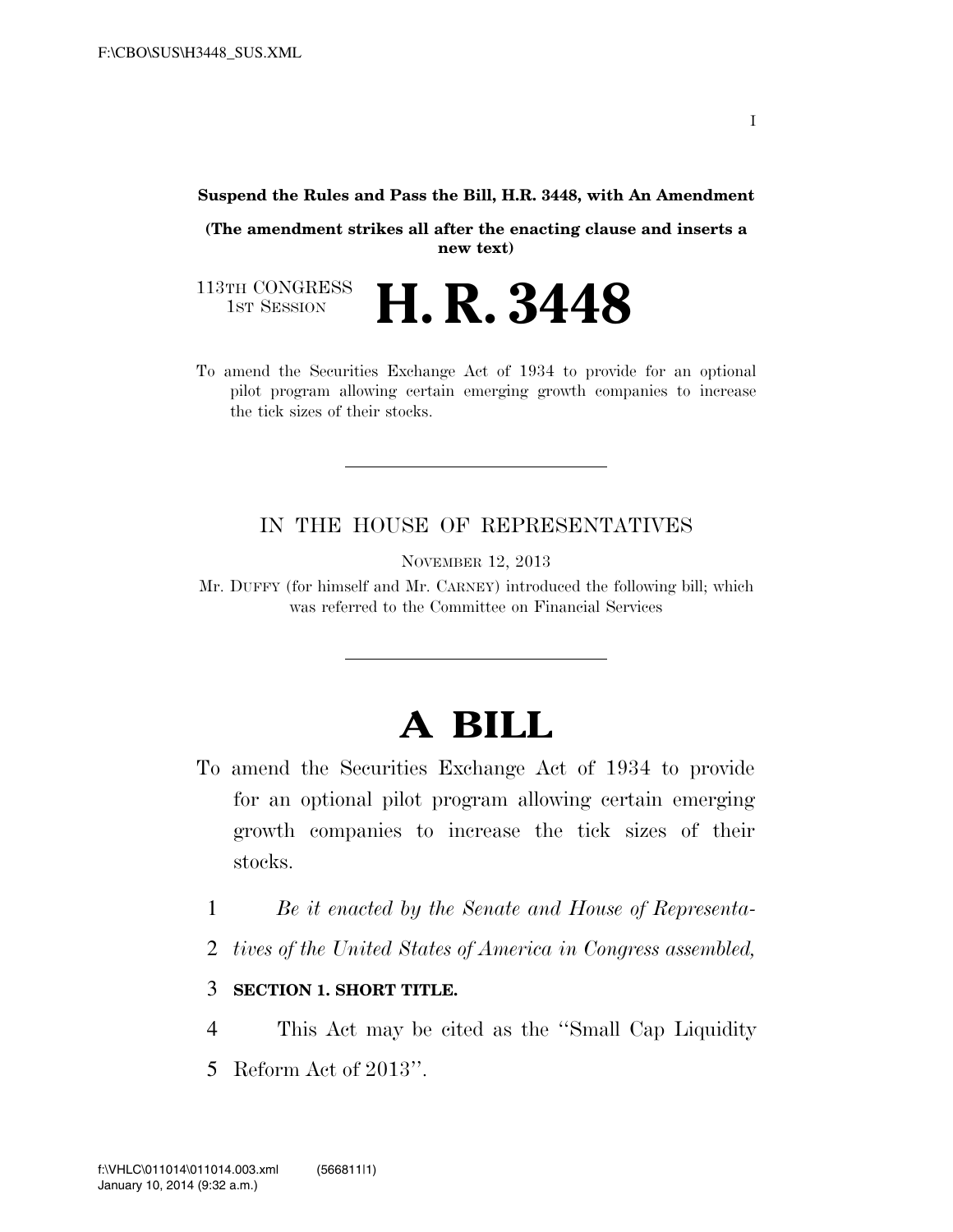| 1              | SEC. 2. LIQUIDITY PILOT PROGRAM FOR SECURITIES OF    |
|----------------|------------------------------------------------------|
| $\overline{2}$ | CERTAIN EMERGING GROWTH COMPANIES.                   |
| 3              | (a) IN GENERAL.—Section $11A(c)(6)$ of the Securi-   |
| 4              | ties Exchange Act of 1934 (15 U.S.C. 78k–1(c)(6)) is |
| 5              | amended to read as follows:                          |
| 6              | "(6) LIQUIDITY PILOT PROGRAM FOR SECURITIES          |
| 7              | OF CERTAIN EMERGING GROWTH COMPANIES.-               |
| 8              | "(A) QUOTING INCREMENT.—Beginning on the             |
| 9              | date that is 90 days after the date of the enactment |
| 10             | of the Small Cap Liquidity Reform Act of 2013, the   |
| 11             | securities of a covered emerging growth company      |
| 12             | shall be quoted using—                               |
| 13             | "(i) a minimum increment of $$0.05$ ; or             |
| 14             | "(ii) if, not later than $60$ days after such        |
| 15             | date of enactment, the company so elects in the      |
| 16             | manner described in subparagraph $(D)$ —             |
| 17             | "(I) a minimum increment of $$0.10;$                 |
| 18             | or                                                   |
| 19             | $\lq\lq$ (II) the increment at which such se-        |
| 20             | curities would be quoted without regard to           |
| 21             | the minimum increments established under             |
| 22             | this paragraph.                                      |
| 23             | "(B) TRADING INCREMENT.—In the case of a             |
| 24             | covered emerging growth company the securities of    |
| 25             | which are quoted at a minimum increment of $$0.05$   |
| 26             | or \$0.10 under this paragraph, the Commission shall |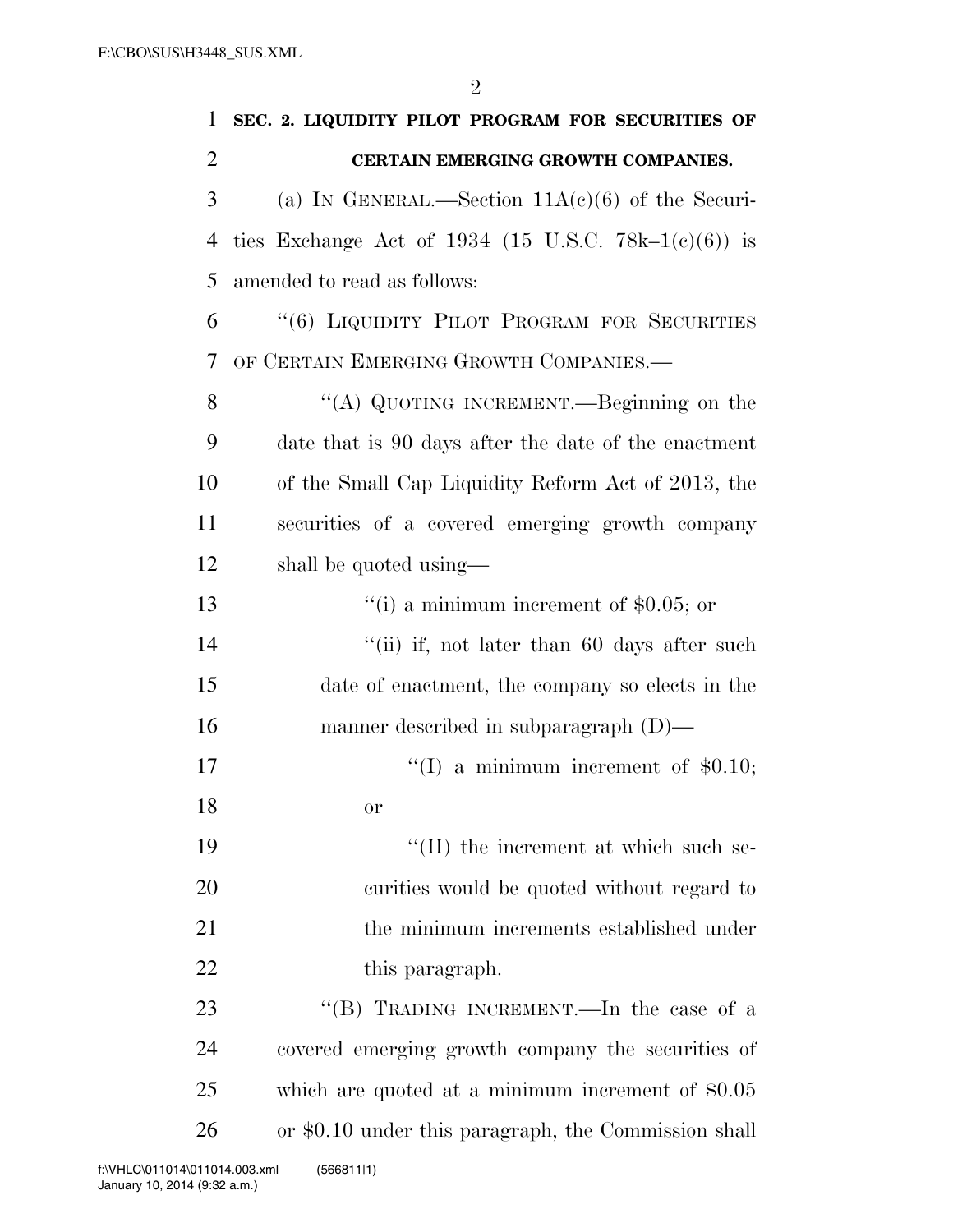|                | 3                                                  |
|----------------|----------------------------------------------------|
| $\mathbf{1}$   | determine the increment at which the securities of |
| $\overline{2}$ | such company are traded.                           |
| 3              | "(C) FUTURE RIGHT TO OPT OUT OR CHANGE             |
| $\overline{4}$ | MINIMUM INCREMENT.-                                |
| 5              | "(i) IN GENERAL.—At any time beginning             |
| 6              | on the date that is 90 days after the date of the  |
| $\overline{7}$ | enactment of the Small Cap Liquidity Reform        |
| 8              | Act of 2013, a covered emerging growth com-        |
| 9              | pany the securities of which are quoted at a       |
| 10             | minimum increment of $$0.05$ or $$0.10$ under      |
| 11             | this paragraph may elect in the manner de-         |
| 12             | scribed in subparagraph $(D)$ —                    |
| 13             | "(I) for the securities of such com-               |
| 14             | pany to be quoted at the increment at              |
| 15             | which such securities would be quoted              |
| 16             | without regard to the minimum increments           |
|                |                                                    |

established under this paragraph; or

18 ''(II) to change the minimum incre- ment at which the securities of such com- pany are quoted from \$0.05 to \$0.10 or 21 from \$0.10 to \$0.05.

22 "(ii) WHEN ELECTION EFFECTIVE.—An election under this subparagraph shall take ef- fect on the date that is 30 days after such elec-25 tion is made.

 $V_{\rm eff}$  ) and 0.000  $P_{\rm eff}$  is a state of  $\Omega$  . The contract of  $\Delta$   $\Omega$   $\Delta$   $\Delta$   $\Delta$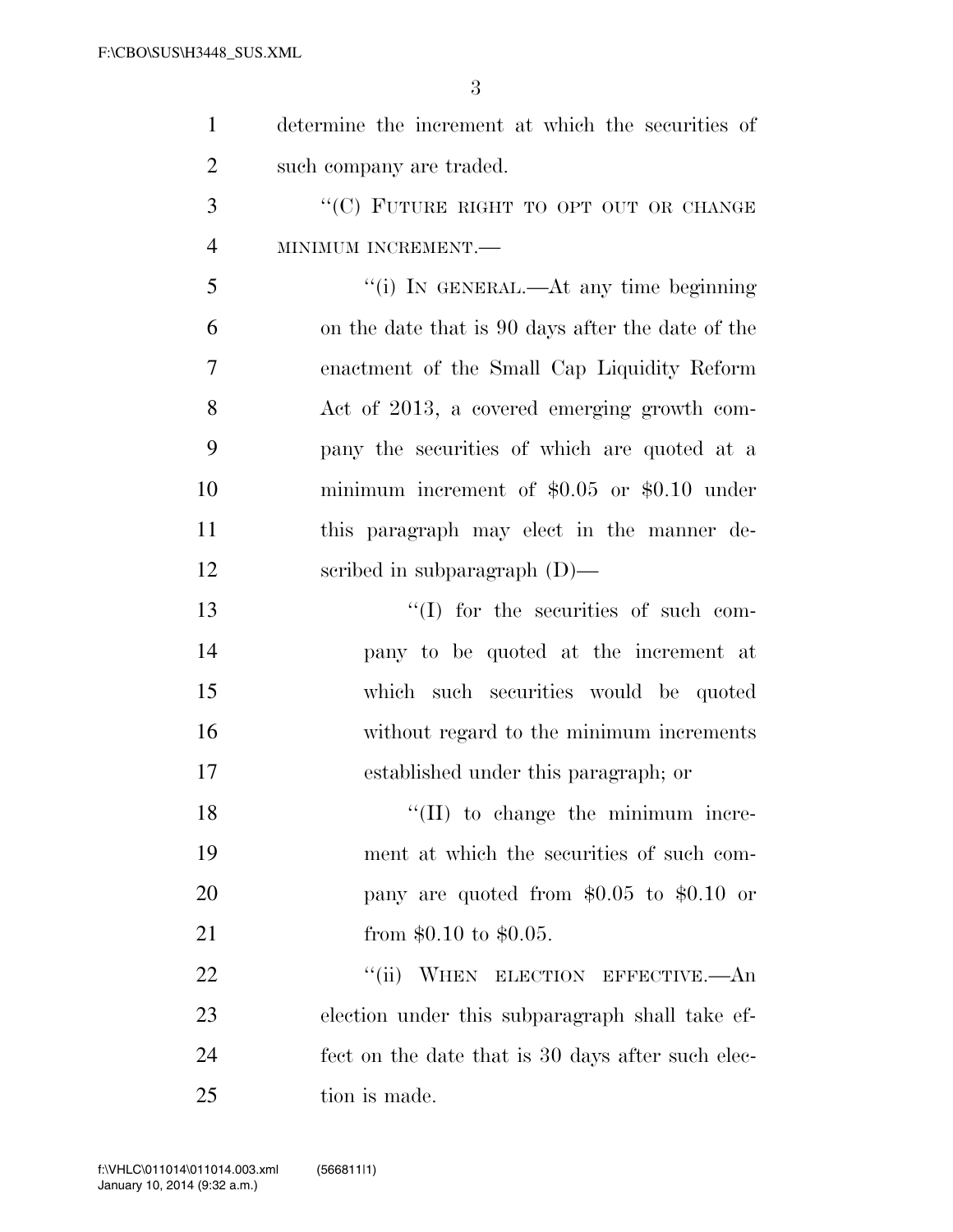| $\mathbf{1}$   | "(iii) SINGLE ELECTION TO CHANGE MIN-            |
|----------------|--------------------------------------------------|
| $\overline{2}$ | IMUM INCREMENT.—A covered emerging growth        |
| 3              | company may not make more than one election      |
| $\overline{4}$ | under clause $(i)(II)$ .                         |
| 5              | "(D) MANNER OF ELECTION.-                        |
| 6              | "(i) IN GENERAL.—An election is made in          |
| 7              | the manner described in this subparagraph by     |
| 8              | informing the Commission of such election.       |
| 9              | "(ii) NOTIFICATION OF EXCHANGES AND              |
| 10             | OTHER TRADING VENUES. - Upon being in-           |
| 11             | formed of an election under clause (i), the Com- |
| 12             | mission shall notify each exchange or other      |
| 13             | trading venue where the securities of the cov-   |
| 14             | ered emerging growth company are quoted or       |
| 15             | traded.                                          |
| 16             | "(E) ISSUERS CEASING TO BE COVERED               |
| 17             | EMERGING GROWTH COMPANIES.-                      |
| 18             | "(i) IN GENERAL.—If an issuer the securi-        |
| 19             | ties of which are quoted at a minimum incre-     |
| 20             | ment of $$0.05$ or $$0.10$ under this paragraph  |
| 21             | ceases to be a covered emerging growth com-      |
| 22             | pany, the securities of such issuer shall be     |
| 23             | quoted at the increment at which such securi-    |
| 24             | ties would be quoted without regard to the min-  |

 $V_{\rm eff}$  ) and 0.000  $P_{\rm eff}$  is a state of  $\Omega$  . The contract of  $\Delta$   $\Omega$   $\Delta$   $\Delta$   $\Delta$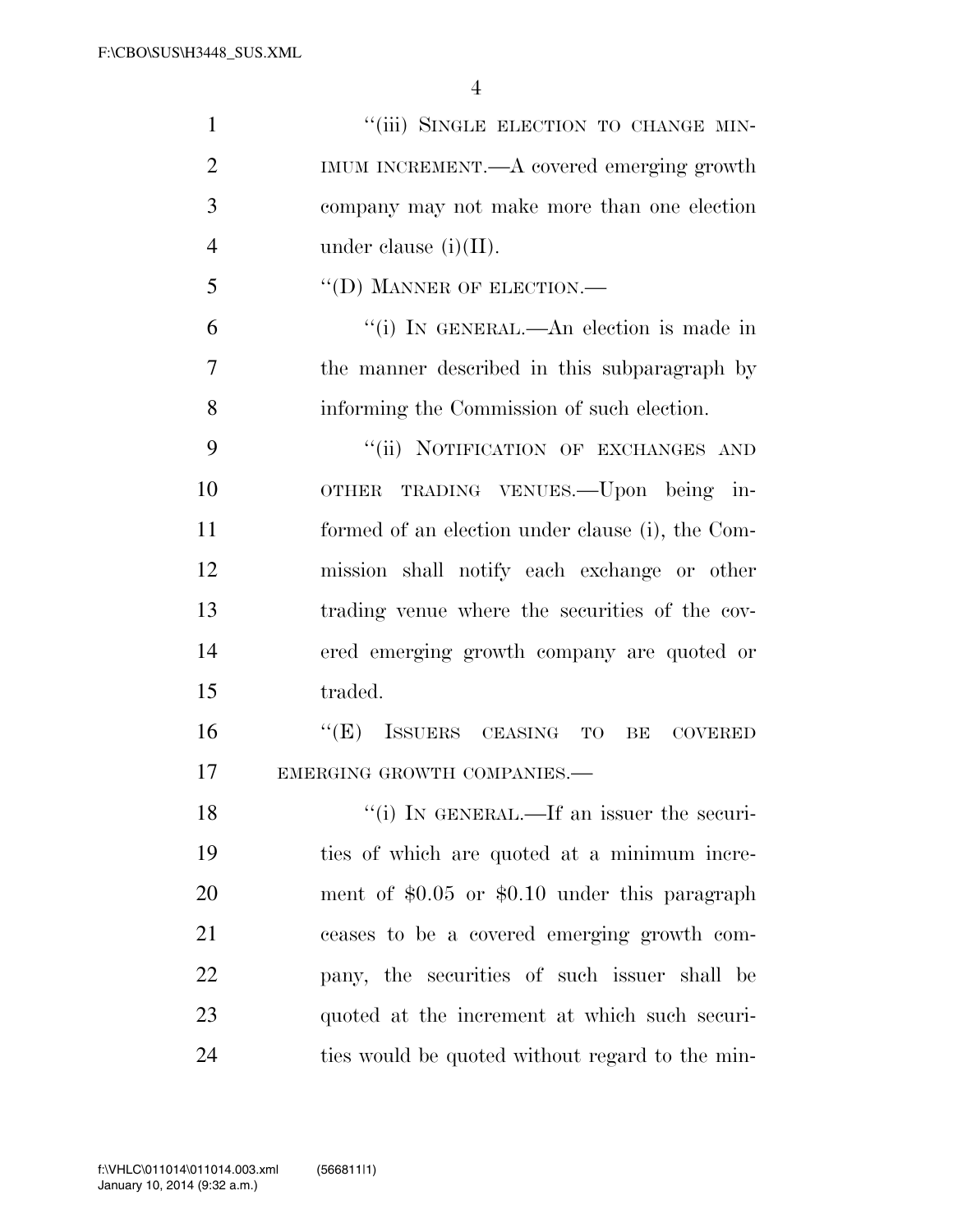1 imum increments established under this para-2 graph. 3 "(ii) EXCEPTIONS.—The Commission may

 by regulation, as the Commission considers ap- propriate, specify any circumstances under which an issuer shall continue to be considered a covered emerging growth company for pur- poses of this paragraph after the issuer ceases to meet the requirements of subparagraph 10  $(L)(i)$ .

11 "(F) SECURITIES TRADING BELOW \$1.—

12 "(i) INITIAL PRICE.—

 ''(I) AT EFFECTIVE DATE.—If the trading price of the securities of a covered emerging growth company is below \$1 at 16 the close of the last trading day before the date that is 90 days after the date of the enactment of the Small Cap Liquidity Re-19 form Act of 2013, the securities of such company shall be quoted using the incre- ment at which such securities would be 22 quoted without regard to the minimum in- crements established under this paragraph.  $\text{``(II)}$  AT IPO.—If a covered emerging growth company makes an initial public of-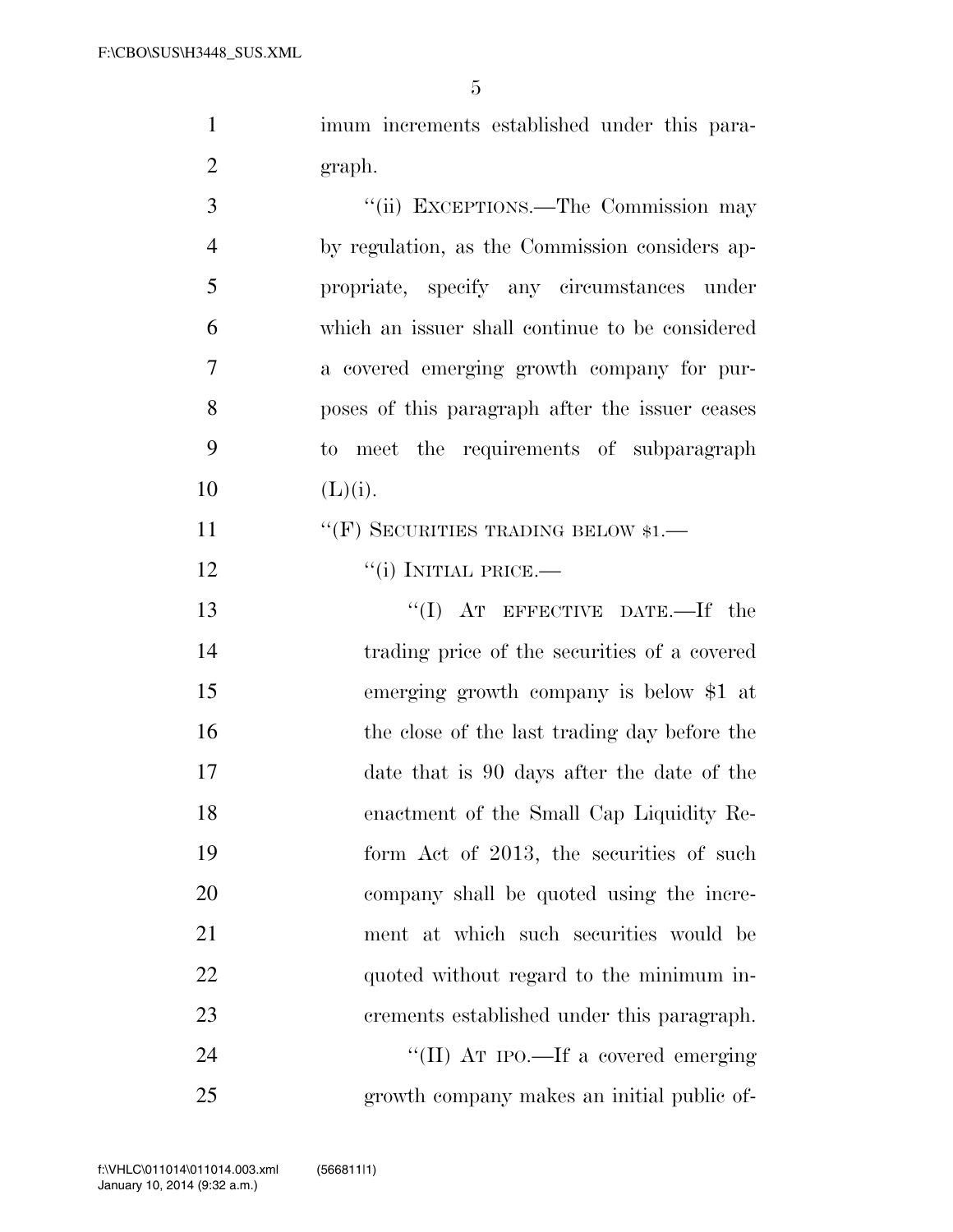fering after the day described in subclause (I) and the first share of the securities of such company is offered to the public at a 4 price below \$1, the securities of such com- pany shall be quoted using the increment at which such securities would be quoted without regard to the minimum increments established under this paragraph.

9 "(ii) AVERAGE TRADING PRICE.—If the av- erage trading price of the securities of a cov- ered emerging growth company falls below \$1 for any 90-day period beginning on or after the day before the date of the enactment of the Small Cap Liquidity Reform Act of 2013, the securities of such company shall, after the end of such period, be quoted using the increment at which such securities would be quoted with- out regard to the minimum increments estab-lished under this paragraph.

20 "(G) FRAUD OR MANIPULATION.—If the Com- mission determines that a covered emerging growth company has violated any provision of the securities laws prohibiting fraudulent, manipulative, or decep- tive acts or practices, the securities of such company shall, after the date of the determination, be quoted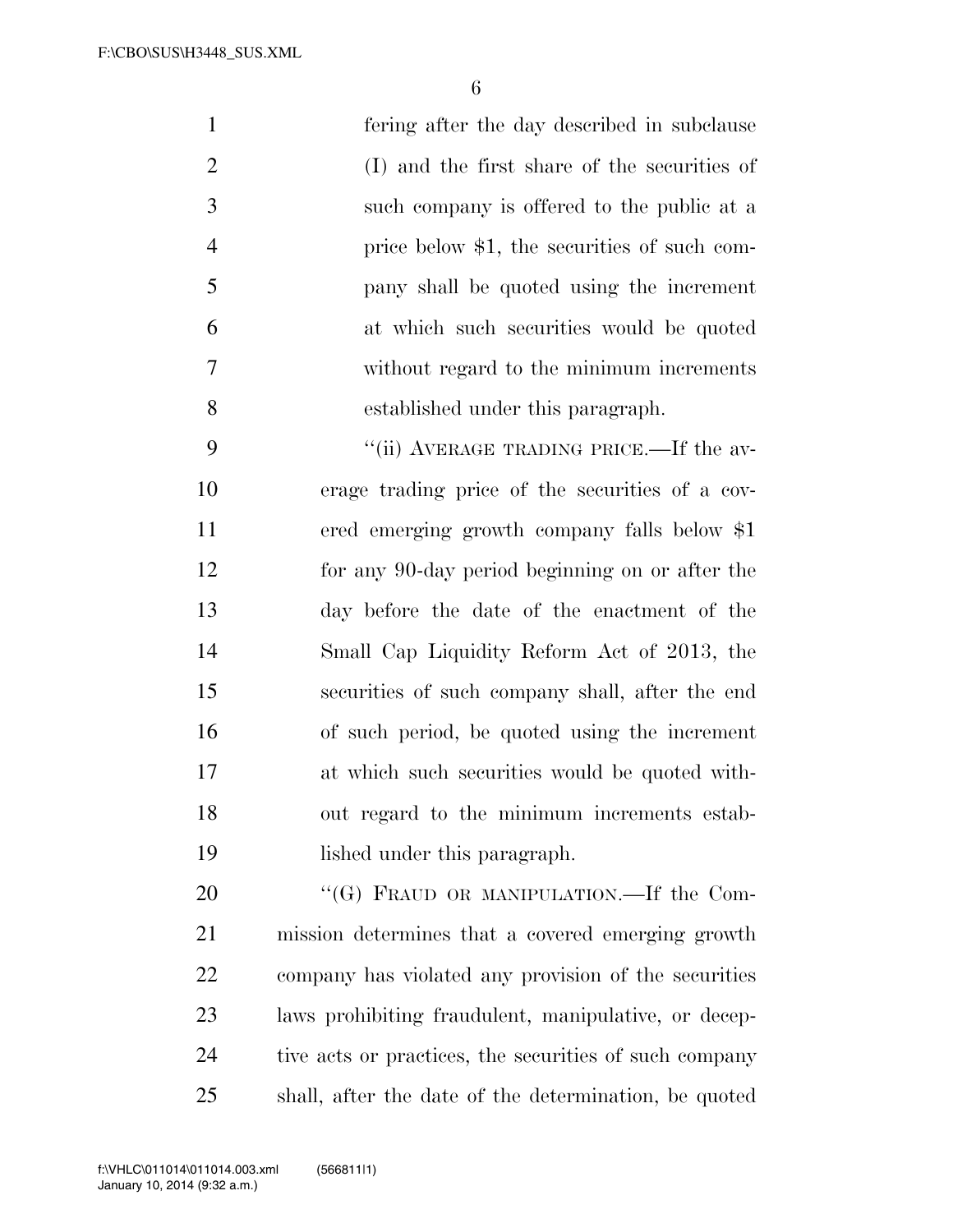| $\mathbf{1}$   | using the increment at which such securities would     |
|----------------|--------------------------------------------------------|
| $\overline{c}$ | be quoted without regard to the minimum incre-         |
| 3              | ments established under this paragraph.                |
| $\overline{4}$ | "(H) INELIGIBILITY FOR INCREASED MINIMUM               |
| 5              | INCREMENT PERMANENT.—The securities of an              |
| 6              | issuer may not be quoted at a minimum increment        |
| $\tau$         | of $$0.05$ or $$0.10$ under this paragraph at any time |
| 8              | after—                                                 |
| 9              | "(i) such issuer makes an election under               |
| 10             | subparagraph $(A)(ii)(II);$                            |
| 11             | "(ii) such issuer makes an election under              |
| 12             | subparagraph $(C)(i)(I)$ , except during the pe-       |
| 13             | riod before such election takes effect; or             |
| 14             | "(iii) the securities of such issuer are re-           |
| 15             | quired by this paragraph to be quoted using the        |
| 16             | increment at which such securities would be            |
| 17             | quoted without regard to the minimum incre-            |
| 18             | ments established under this paragraph.                |
| 19             | "(I) ADDITIONAL REPORTS AND<br>DISCLO-                 |
| 20             | SURES.—The Commission shall require a covered          |
| 21             | emerging growth company the securities of which        |
| 22             | are quoted at a minimum increment of $$0.05$ or        |
| 23             | $$0.10$ under this paragraph to make such reports      |
| 24             | and disclosures as the Commission considers nec-       |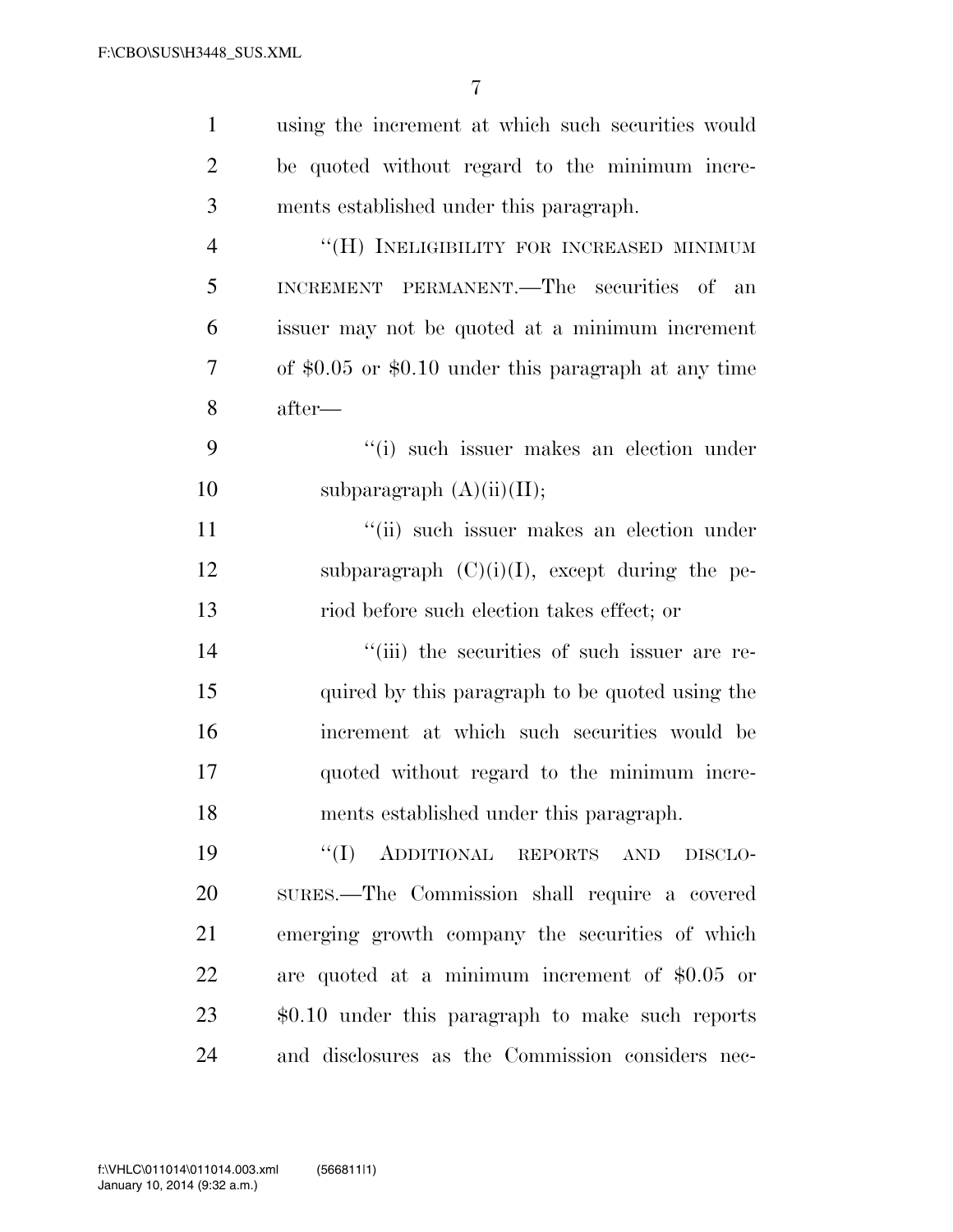essary or appropriate in the public interest or for the protection of investors.

 ''(J) LIMITATION OF LIABILITY.—An issuer (or any officer, director, manager, or other agent of such issuer) shall not be liable to any person (other than such issuer) under any law or regulation of the United States, any constitution, law, or regulation of any State or political subdivision thereof, or any con- tract or other legally enforceable agreement (includ- ing any arbitration agreement) for any losses caused solely by the quoting of the securities of such issuer at a minimum increment of \$0.05 or \$0.10, by the trading of such securities at the increment deter- mined by the Commission under subparagraph (B), or by both such quoting and trading, as provided in this paragraph.

17 "(K) REPORT TO CONGRESS.—Not later than 6 months after the date of the enactment of the Small Cap Liquidity Reform Act of 2013, and every 6 months thereafter, the Commission, in coordination with each exchange on which the securities of cov- ered emerging growth companies are quoted or trad- ed, shall submit to Congress a report on the quoting and trading of securities in increments permitted by this paragraph and the extent to which such quoting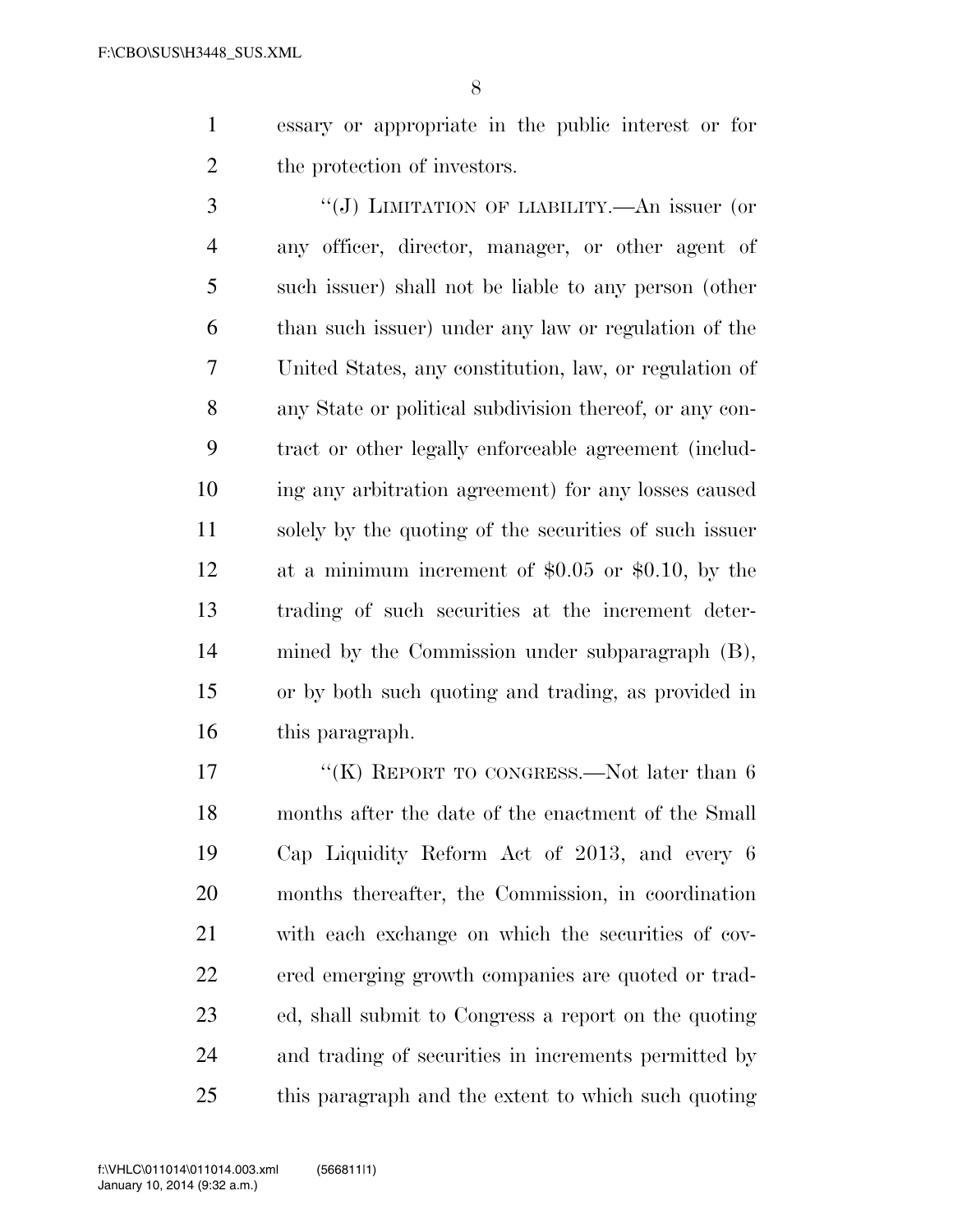| $\mathbf{1}$   | and trading are increasing liquidity and active trad-       |
|----------------|-------------------------------------------------------------|
| $\overline{2}$ | ing by incentivizing capital commitment, research           |
| 3              | coverage, and brokerage support, together with any          |
| $\overline{4}$ | legislative recommendations the Commission may              |
| 5              | have.                                                       |
| 6              | "(L) DEFINITIONS.—In this paragraph:                        |
| 7              | "(i) COVERED EMERGING GROWTH COM-                           |
| 8              | PANY.—The term 'covered emerging growth                     |
| 9              | company' means an emerging growth company,                  |
| 10             | as defined in the first paragraph $(80)$ of section         |
| 11             | $3(a)$ , except that—                                       |
| 12             | $\lq\lq$ such paragraph shall be applied                    |
| 13             | substituting $*50,000,000'$<br>for<br>by                    |
| 14             | $\text{\textsterling}1,000,000,000'$ each place it appears; |
| 15             | and                                                         |
| 16             | "(II) subparagraphs $(B)$ , $(C)$ , and $(D)$               |
| 17             | of such paragraph do not apply.                             |
| 18             | "(ii) SECURITY.—The term 'security'                         |
| 19             | means an equity security.                                   |
| 20             | "(M) SAVINGS PROVISION.—Notwithstanding                     |
| 21             | any other provision of this paragraph, the Commis-          |
| 22             | sion may—                                                   |
| 23             | "(i) make such adjustments to the pilot                     |
| 24             | program specified in this paragraph as the                  |
| 25             | Commission considers necessary or appropriate               |

 $V_{\rm eff}$  ) and 0.000  $P_{\rm eff}$  is a state of the documental  $\Delta$  and  $\Delta$   $\Delta$   $\Delta$   $\Delta$   $\Delta$   $\Delta$